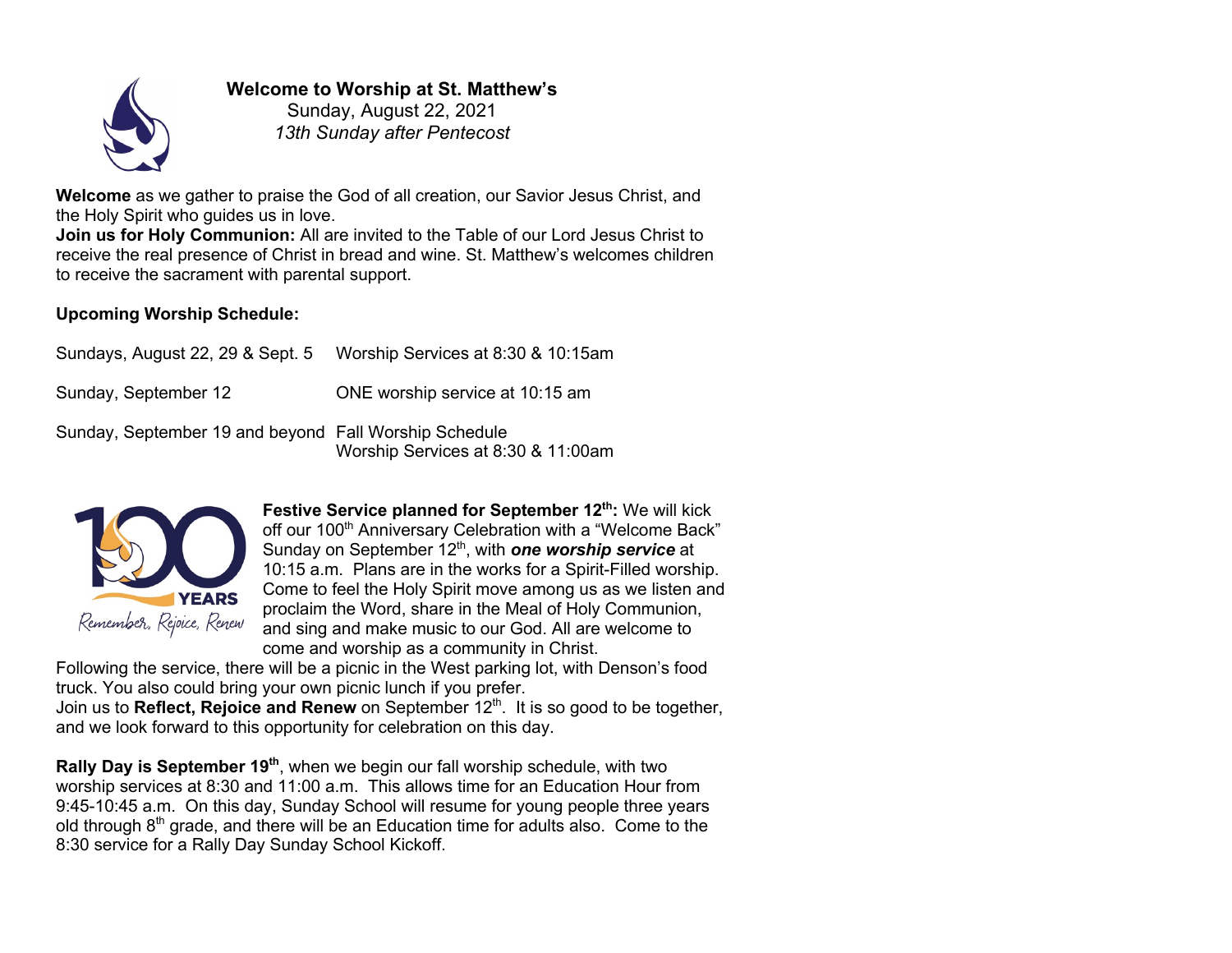**Guest House Meal Ministry** in need of additional volunteers. The program accepts volunteer-prepared meals dropped off at the Guest House. Carl Johnson will provide aluminum foil pans and covers to you, and pick up the prepared food from your home. Main course dishes, side dishes, salads and desserts are welcome. Please contact Carl Johnson at carljohnson1023@outlook.com or at 414-771-1023.

**Stephen Ministry** Are you going through a difficult time? Would it help to have someone listen to your concerns? Stephen Ministers can help! Our Stephen Ministers are trained to listen, care, encourage, and provide emotional and spiritual support to people who are facing a challenging situation or going through a tough time. They will not pressure you to resolve your concerns quickly or try to fix things for you. They will pray for you and honor confidentiality. To learn more talk with Pastor Ann or Sue Swing. *"As I have loved you, so you must love one another." John 13:34*

### **LUTHERAN DISASTER RESPONSE: HAITI CRISIS**

In August 2021, a devastating 7.2 magnitude earthquake struck southwest Haiti. Over 1,400 people were killed, and thousands more were injured. Blocked roads are delaying the delivery of vital supplies to hospitals. At least 26,000 homes were damaged or destroyed. Lutheran Disaster Response is collaborating with partner organizations in the communities to meet relief needs, including food, nonfood items and temporary shelter. Other areas of support will include psychosocial care, water and sanitation, and creating sustainable livelihoods through agriculture and livestock.

Your gifts will support earthquake survivors. Gifts to "Haiti Crisis" will be used in full (100%) to assist those affected by the earthquake until the response is complete. Together, we can help provide immediate and long-lasting support. ELCA.org/disaster Checks can also be made payable to St. Matthew's and they will be forwarded to LDR, or pay via our website and click on Other Fund and in the notes put LDR.

### **Women Together in Prayer** plans gathering for Saturday, September 11<sup>th</sup>:

WTIP is a "secret prayer partner" opportunity to have someone praying for you throughout the year, and for you to pray for another person throughout the year. Each year of prayer is marked with a breakfast where prayer partners are revealed, usually in the Spring. Although we have been unable to connect in person since April 2019 we know that prayers have been offered countless times and that God has heard each and every heartfelt request.

Gather on Saturday, September 11th, 9:00-10:00 A.M at St. Matthew's.

We hope to enjoy a light continental breakfast (fruit & muffins).

Devotional time with Pastor Ann and Prayer partner reveal.

All women are welcome. You do not need to be part of this ministry to attend!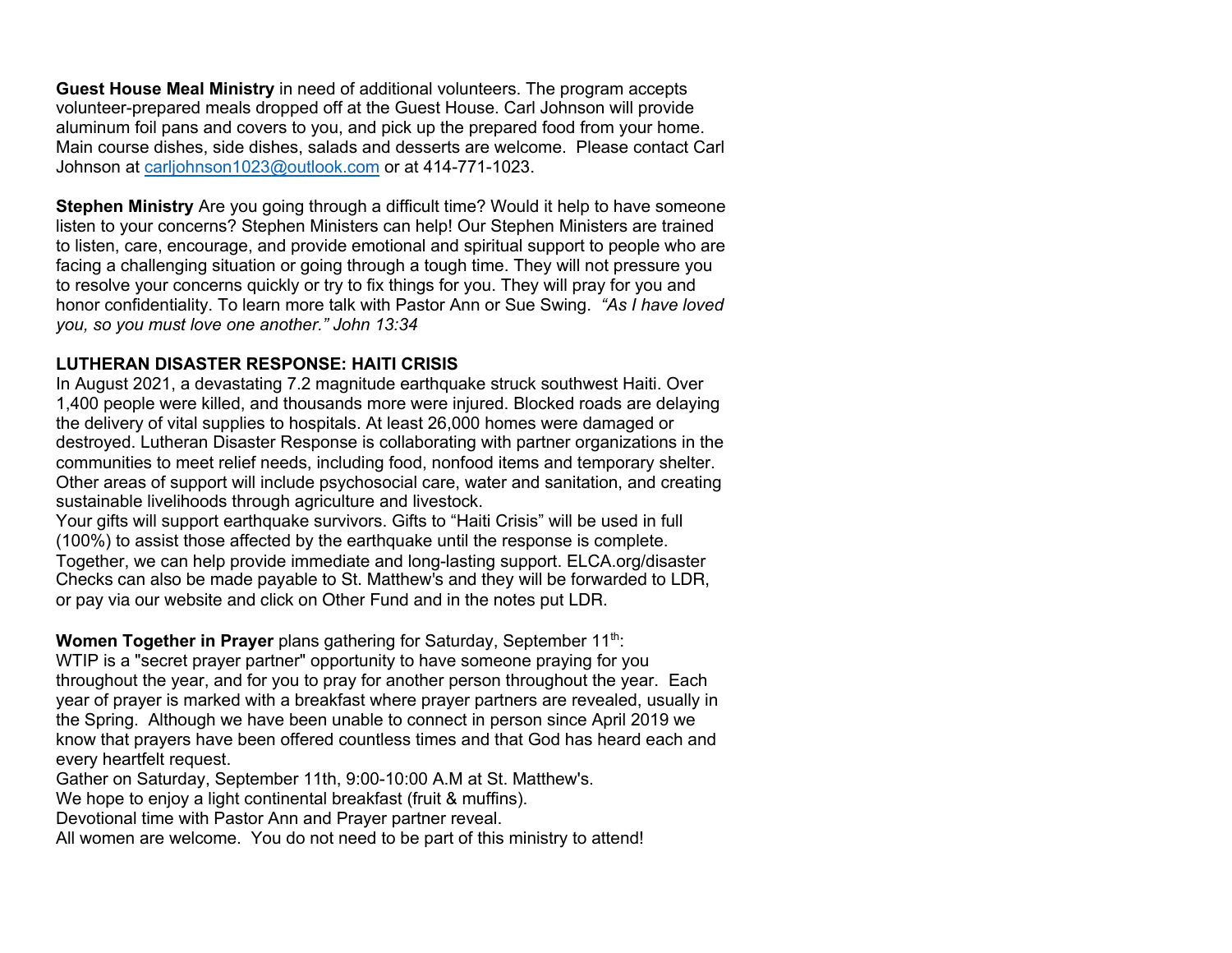#### **Music Ministry Participation to resume this fall—**

*It's a great time for new people to join!* 

**The Senior Choir** (adult choir) Want to boost your mood? It's a proven fact that singing improves your mood and gives you a better outlook on your life. And singing with others, in harmony, is a meaningful way to spend your time and to enhance our worship services. If this sounds good to you, you need to join the Adult Choir at St. Matthew's, The Senior Choir. The choir rehearses on Thursday evenings



and sings most Sunday mornings, and no audition is required. Our first rehearsal is Thursday, September  $2^{nd}$  at 7:30 p.m. We'll be singing for the September 12<sup>th</sup> Welcome Back/100<sup>th</sup> Anniversary Kickoff Service, Rally Day on Sept. 19<sup>th</sup>, the Christmas Pageant, and more. Questions can be directed to Dave Mohr, davemohr@me.com or 414-477- 6430.

**Adult Handbell Ensembles at St. Matthew's:** The advanced group, Bells Angels, resumes rehearsals on September 2<sup>nd</sup>. The less experienced group, The EmBELLishments, meets in the daytime on Tuesday mornings. Contact John Paradowski if you are interested in ringing handbells this fall.

**Children and Youth Choirs and Handbell Ensembles** begin in October. This is a great time for your child to be begin participating in St. Matthew's popular music ministry. If you want to get information on this for your child, please contact John Paradowski or Jeff Reeves.

\* \* \* \* \* \* \*

**SAINTS Older Adults Ministry** to resume gatherings in September. Retired pastor Margaret Schoewe will be speaking to us on Wednesday, September  $15<sup>th</sup>$  at 11:30 a.m. A box lunch will be available to those who sign up in advance. Watch for sign up information soon.

**First Friday Book Group** meets on October 1<sup>st</sup> to discuss this great book by Isabel Wilkerson, "The Warmth of Other Suns: The Epic Story of America's Great Migration". The group plans to meet in person in the Upper Room at church at 7 p.m. on October 1<sup>st</sup>. If you haven't begun this book, it's about 640 pages.